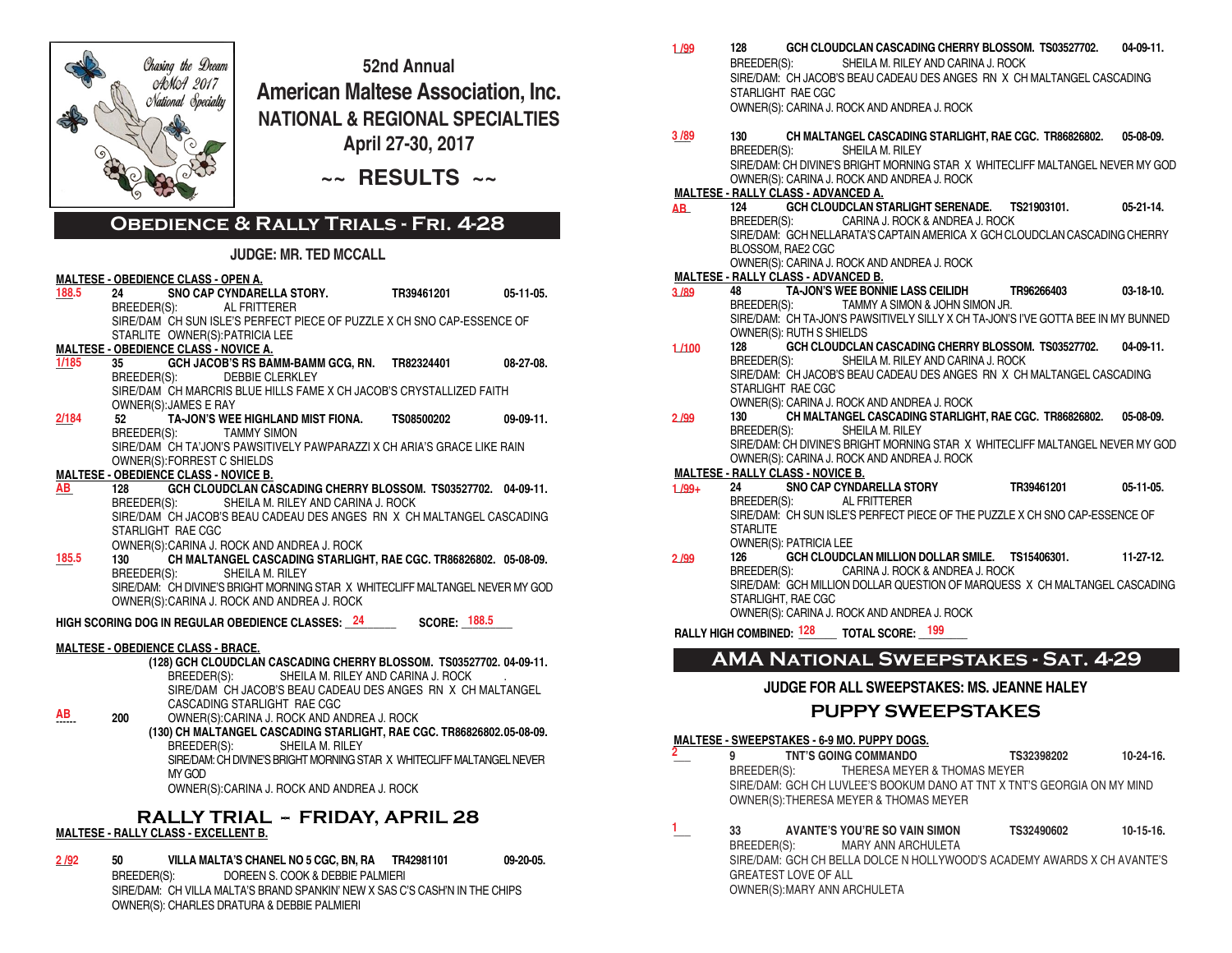| AB             | <b>MARTIN'S TIME BOMB PUFF.</b><br>43<br>BREEDER(S): DARYL MARTIN                                                                                  | TS32337102.                                    | $08-03-16.$      |
|----------------|----------------------------------------------------------------------------------------------------------------------------------------------------|------------------------------------------------|------------------|
|                | SIRE/DAM: CH LAUREAL'S SAY IT ISN'T SO JOE X CH MARTIN'S KABOOM'S ROCKETTE<br><b>BEAR PUFF</b><br>OWNER(S): DARYL MARTIN                           |                                                |                  |
| AВ             | <b>RHAPSODY'S FREEDOM</b><br>93<br>BREEDER(S): TONIA HOLIBAUGH                                                                                     | TS33051801.                                    | $10-11-16.$      |
|                | SIRE/DAM: CH RHAPSODY'S STAIRWAY TO HEAVEN X CH RHAPSODY'S FULL OF IT<br>OWNER(S): TONIA HOLIBAUGH<br>MALTESE - SWEEPSTAKES - 9-12 MO. PUPPY DOGS. |                                                |                  |
| $\mathbf{3}$   | <b>SANDS TENNESSEE WHISKEY</b>                                                                                                                     | <b>TS31373301</b>                              | $06 - 21 - 16$ . |
|                | BREEDER(S): AMY C PREUETT<br>SIRE/DAM: CH TAURO AMBASSADOR X CH SANDS SURPRISE ENDING<br>OWNER(S): SUSAN MCDONALD, WILLIAM MCDONALD & AMY PREUETT  |                                                |                  |
| $\overline{4}$ | COMET OF WHITE DRAMA KR FCI. ML160024472ROK.SKOREA 06-04-16.<br>39                                                                                 |                                                |                  |
|                | DAEHWAN KIM<br>BREEDER(S):                                                                                                                         |                                                |                  |
|                | SIRE/DAM BONI EMM OF WHITE SANTA KR X Z-PIONA OF WHITE DRAMA KR FCI<br>OWNER(S): DAEHWAN KIM                                                       |                                                |                  |
| 1.             | 53 TIMELESS ELITE EDITION.                                                                                                                         | TS31061002.                                    | $06 - 23 - 16$ . |
|                | BREEDER(S): KAREN MORRIS AND TONIA HOLIBAUGH                                                                                                       |                                                |                  |
|                | SIRE/DAM GCHS LIMITED EDITION OF SNOW COUNTY KR X CH RHAPSODY'S I WALK                                                                             |                                                |                  |
|                | THE LINE<br>OWNER(S): KAREN MORRIS                                                                                                                 |                                                |                  |
| A              | 67 CHACA'S JAMAICA ME WONDER. TS32933701.                                                                                                          |                                                | $06-16-16.$      |
|                | BREEDER(S): CATHY BAILEY                                                                                                                           |                                                |                  |
|                | SIRE/DAM: GCH CH SEREN-I-T'S FORGET ME NOT X CACHACA'S DIAMONDS ARE<br><b>FOREVER</b>                                                              |                                                |                  |
|                | OWNER(S): CATHY BAILEY                                                                                                                             |                                                |                  |
|                | 69 CHACA'S PRINCE CORNELIUS OF EVERAFTER. TS32933702.                                                                                              |                                                | $06-16-16.$      |
|                | BREEDER(S): CATHY BAILEY                                                                                                                           |                                                |                  |
|                | SIRE/DAM GCH CH SEREN-I-T'S FORGET ME NOT X CACHACA'S DIAMONDS ARE FOREVER<br>OWNER(S): CATHY BAILEY & TRISH GIFFORD                               |                                                |                  |
| $\mathbf{2}^-$ | 91<br>RHAPSODY WIND RIVER HANKY PANKY.       TS32800301.                                                                                           |                                                | $07-14-16.$      |
|                | BREEDER(S): PAULA BAILLY AND TONIA HOLIBAUGH                                                                                                       |                                                |                  |
|                | SIRE/DAM CH RHAPSODY'S BAYBREEZE SMART ALEC X CH RHAPSODY'S IM BREATHLESS<br>OWNER(S): TONIA LYNN HOLIBAUGH AND PAULA BAILLY                       |                                                |                  |
|                | MALTESE - SWEEPSTAKES - 6-9 MO. PUPPY BITCHES.                                                                                                     |                                                |                  |
|                | DIVINE'S LET THEM EAT CAKE AT SARCENET.TS32484902. 08-16-16.<br>10                                                                                 |                                                |                  |
|                | BREEDER(S): STACY NEWTON, ELLEN KURLAND & ANGELA STANBERRY                                                                                         |                                                |                  |
|                | SIRE/DAM GCHS DIVINE'S LET EM TALK ABOUT ME X CH DIVINE'S LAS MENINAS<br>OWNER(S): STACY NEWTON                                                    |                                                |                  |
|                | DIVINE'S GIRL WITH THE MOST CAKE AT SARCENET. TS32484901.08-16-16.<br>12                                                                           |                                                |                  |
|                | BREEDER(S):                                                                                                                                        | STACY NEWTON, ELLEN KURLAND & ANGELA STANBERRY |                  |
|                | SIRE/DAM GCHS DIVINE'S LET EM TALK ABOUT ME X CH DIVINE'S LAS MENINAS<br>OWNER(S): STACY NEWTON                                                    |                                                |                  |
|                | 16 C AND M'S RAINEY CALIFORNIA AUTUMN. TS32165205.                                                                                                 |                                                | $10-18-16.$      |
|                | BREEDER(S): CAROLE THOMAS & MARY DAY                                                                                                               |                                                |                  |
|                | SIRE/DAM CH SEREN-I-T'S PERIWINKLE OF MC AND M'S X C AND M'S CHANELL'S LOLITA                                                                      |                                                |                  |
| $\perp$        | OWNER(S): KENNON HUDSON, CAROLE THOMAS AND MARY DAY<br>18<br><b>CHRISMAN'S I'M SO OVER IT.</b>                                                     | TS32561601.                                    | 10-28-16.        |
|                | BREEDER(S):<br>MANNY COMITINI & CHRISTOPHER VICARI                                                                                                 |                                                |                  |
|                | SIRE/DAM BEAU OF ANGELA WHITE KR X LAUREAL'S I'M SO SASSY                                                                                          |                                                |                  |
|                | OWNER(S): MANNY COMITINI & CHRISTOPHER VICARI                                                                                                      |                                                |                  |
|                | 22<br>VILLA MALTA'S ROSES ARE RED, VIOLETS ARE BLUE. TS31251302.08-11-16.<br>BREEDER(S):<br><b>DEBBIE PALMIERI</b>                                 |                                                |                  |
|                | SIRE/DAM VILLA MALTA'S THE HOBBIT X SERENDIPITY SCARLET OF VILLA MALTA                                                                             |                                                |                  |
|                | OWNER(S): JO ANN SLATE & DEBBIE PALMIERI                                                                                                           |                                                |                  |

|    | 28                              |                             | TNT'S GIRL ON FIRE AT DONRYN<br>BREEDER(S): THERESA MEYER & THOMAS MEYER<br>SIRE/DAM GCH LUVLEE'S BOOKUM DANO AT TNT X TNT'S GEORGIA ON MY MIND | TS32398201.                  | $10-24-16.$      |
|----|---------------------------------|-----------------------------|-------------------------------------------------------------------------------------------------------------------------------------------------|------------------------------|------------------|
| 2  | 40                              |                             | OWNER(S): DON J LA ROSA & KATHRYN D LA ROSA & THERESA MEYER<br>AVANTE'S YOU BELONG TO ME CARLY TS32490601.                                      |                              | $10-15-16.$      |
|    | BREEDER(S):                     | <b>GREATEST LOVE OF ALL</b> | MARY ANN ARCHULETA<br>SIRE/DAM: GCH CH BELLA DOLCE N HOLLYWOOD'S ACADAMY AWARD X CH AVANTE'S<br>OWNER(S): MARY ANN ARCHULETA                    |                              |                  |
|    | 56                              |                             | UNFORGETTABLE'S WINE AND DINE ME. TS31342802. 08-04-16.<br>BREEDER(S): EVA GILLETT                                                              |                              |                  |
|    |                                 | OWNER(S): EVA GILLETT       | SIRE/DAM: CH UNFORGETTABLES HONEY JACK X UNFORGETTABLES LU LU'S BACK IN TOWN                                                                    |                              |                  |
| 3. | 58                              |                             | <b>MELITICA SWAN LAKE.</b>                                                                                                                      | TS33201306. 09-09-16.        |                  |
|    | BREEDER(S):<br>NATASHA TASHA    | OWNER(S): DRAGICA HUNTER    | <b>DRAGICA HUNTER</b><br>SIRE/DAM: GCH CH P-BIRDIE OF PRINCESS MTS X MELITICA SNAPSHOT OF PRINCESS                                              |                              |                  |
|    | 70                              |                             | MARTIN'S ROCKETTE'S FIRECRACKER PUFF. TS32337101. 08-03-16.                                                                                     |                              |                  |
|    | BREEDER(S):<br><b>BEAR PUFF</b> |                             | DARYL MARTIN<br>SIRE/DAM: CH LAUREAL'S SAY IT ISN'T SO JOE X CH MARTIN'S KABOOM'S ROCKETTE                                                      |                              |                  |
|    | 86                              | OWNER(S): DARYL MARTIN      | <b>STELKIA'S MAKING WAVES.</b>                                                                                                                  | TS32628601.                  | 08-26-16.        |
|    |                                 |                             | BREEDER(S): MICHELE L DAVIS                                                                                                                     |                              |                  |
|    | HONEY OF STELKIA                | OWNER(S): MICHELE L DAVIS   | SIRE/DAM: CH JAMBET LOVE N KISSES OF MARCRIS X CH RIVERVIEW'S SWEET AS                                                                          |                              |                  |
| 4  | 102                             |                             | DIVINE'S TELL IT ALL FELICIA. TS33527401.                                                                                                       |                              | $09-29-16$       |
|    | BREEDER(S):                     |                             | ANGELA STANBERRY<br>SIRE/DAM: CH LAUREAL'S DIVINE DESIGN X GCH CH DIVINE'S CLASSIC COUNTRY                                                      |                              |                  |
|    |                                 |                             | OWNER(S): ANGELA STANBERRY                                                                                                                      |                              |                  |
| AB | 112<br>BREEDER(S):              |                             | STELLA'S JEWEL OF 5TH AVENUE.<br>RACHAEL KENT SAWYER                                                                                            | <b>TS33476801.</b> 10-26-16. |                  |
|    |                                 | OWNER(S): RACHEL SAWYER     | SIRE/DAM: CH DIVINE'S LOVE BUG X CH DIVINE'S ELEGANCE BY DESIGN                                                                                 |                              |                  |
|    |                                 |                             | 134 ADURA WIND RIVER'S OH MY DIOR. TS32685801.<br>BREEDER(S): KATHERINE KASTEN AND PAULA BAILLY                                                 |                              | 09-19-16.        |
|    |                                 | OWNER(S): KATHERINE KASTEN  | SIRE/DAM: RHAPSODY'S RICOCHET X CH CHRISTINE DIOR OF ANGELA WHITE                                                                               |                              |                  |
|    |                                 |                             | 150 RHAPSODY'S IM SO CHARMING.                                                                                                                  | TS32799601.                  | $09-02-16.$      |
|    |                                 |                             | BREEDER(S): TONIA HOLIBAUGH<br>SIRE/DAM: CH RHAPSODY'S BELIEVE IT OR NOT X CH RHAPSODY'S IM WORTH IT                                            |                              |                  |
|    |                                 | OWNER(S): TONIA HOLIBAUGH   |                                                                                                                                                 |                              |                  |
|    | 30                              |                             | <b>MALTESE - SWEEPSTAKES - 9-12 MO. PUPPY BITCHES.</b><br>TA-JON'S STEP INTO THE SPAWTLIGHT FOR DONRYN. TS32205402.06-08-16.                    |                              |                  |
|    |                                 |                             | BREEDER(S): TAMMY SIMON                                                                                                                         |                              |                  |
|    |                                 |                             | SIRE/DAM: CH TA--JON'S STEEL THE SPAWTLIGHT X TA-JON'S REIGN ON ME                                                                              |                              |                  |
|    | 42                              |                             | OWNER(S): KATHRYN D LA ROSA, TAMMY SIMON & DON LA ROSA<br><b>SHOE'S PRECIOUS JEWELS AT AVANTE.</b>                                              | TS31506702.                  | $07-29-16.$      |
|    | BREEDER(S):                     |                             | <b>CHERYL SHOEMAKER</b>                                                                                                                         |                              |                  |
|    | MY KNEES DOLL                   |                             | SIRE/DAM: CH ARIA STORY OF ROMANCE DOLL AT SHOE'S X SHOE'S DROPPED ME TO                                                                        |                              |                  |
| AB | 64                              |                             | OWNER(S): MARY ANN ARCHULETA & CHERYL D SHOEMAKER<br><b>CHACA'S BOOM CHICA BOOM.</b>                                                            | TS32547901.                  | $07 - 28 - 16$ . |
|    | BREEDER(S):                     |                             | <b>CATHY BAILEY</b>                                                                                                                             |                              |                  |
|    |                                 |                             | SIRE/DAM: CH CHACA'S MY MAN WATSON X CHACA'S NOT YOUR MIDIS MUMMY<br>OWNER(S): LEANNE M SANDMEYER & CATHY BAILEY                                |                              |                  |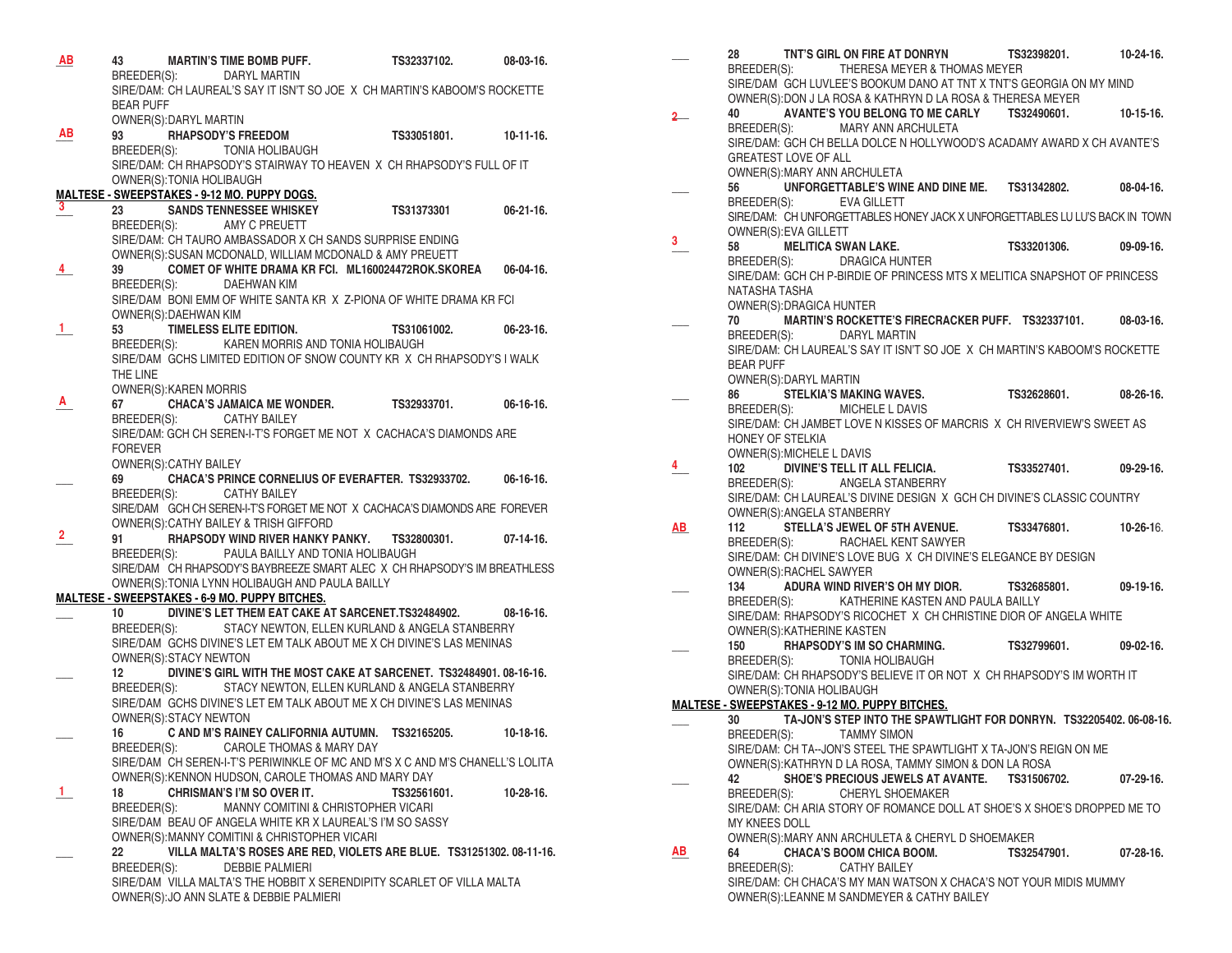- **\_\_\_ 84 DIAMOND GEMENI ADRENALIN RUSH. TS33447901. RUS 05-04-16.**  ELENA LOBACHEVA SIRE/DAM: DIAMOND GEMENI PAPARAZZI X DIAMOND GEMENI WHITE JOYFUL STAR OWNER(S):SHARON GIRVEN **3**
- 90 **STELLA'S LOVE THE MOMENT.** TS31366101. 05-03-16.<br>BREEDER(S): RACHAEL KENT SAWYER RACHAEL KENT SAWYER SIRE/DAM: CH TWINKLE WHITE STAR'S MAGIC LOVE X CH CH STELLA'S ELEGANT MOMENT OWNER(S):RACHAEL SAWYER **1**
- **\_\_\_ 98 TA-JON'S JUICY COUTURE. TS32205002. 06-14-16.**  BREEDER(S): TAMMY A SIMON SIRE/DAM: CH TA-JON'S PLAY SEXY WITH ME X CH TA-JON'S RISE-N-SHINE OWNER(S):TAMMY A SIMON AND DIANA EGNOR **\_\_\_ 118 JODI'S LOVE STORY. TS31707601. 07-13-16.** BREEDER(S): DION AND JOANN RAUSCH **2**

SIRE/DAM: AVANTE'S TALK OF THE TOWN X JODI'S MALTESE GOOD GOLLY MISS MOLLY OWNER(S):DION AND JOANN RAUSCH

**\_\_\_ 120 SAN-NOR'S DANCING WITH THE STARS OL CHACA. TS31448302. 06-17-16.** BREEDER(S): GAYLE DUGAN SIRE/DAM: CH SEREN-I-T'S THE FLOWER HUNTER X SEREN-I-T'S SERENDIPITY DARLIN'

DAFFODIL OWNER(S):SANDY WILLIAMS AND CATHY BAILEY

**\_\_\_ 146 RHAPSODY'S ILOVE ATHENA. TS31409401. 06-10-16.**  BREEDER(S): TONIA HOLIBAUGH SIRE/DAM: CH GREAT MASTER OF ANGELA WHITE KR X KEEPSAKE CASSIOPEIA OWNER(S):CYNTHIA LEE AND TONIA HOLIBAUGH **4**

## **BEST PUPPY IN SWEEPSTAKES: \_\_\_\_\_\_\_\_\_ 53**

### **MALTESE - SWEEPSTAKES - 12-15 JUNIOR DOGS.**

| AB            |                    |                         |                                                       | 27 FOXSTONE'S MIDNIGHT MELODY. TS30918901. 03-17-16.                            |             |
|---------------|--------------------|-------------------------|-------------------------------------------------------|---------------------------------------------------------------------------------|-------------|
|               |                    |                         | BREEDER(S): SHARON A PEARSON                          |                                                                                 |             |
|               |                    |                         |                                                       | SIRE/DAM: CH DIVINES CLASSIC MELODY MAKER X GCH FOXSTONE'S MIDNIGHT             |             |
|               | <b>CONFESSIONS</b> |                         |                                                       |                                                                                 |             |
|               |                    |                         | OWNER(S): SHARON A PEARSON                            |                                                                                 |             |
| $\frac{2}{2}$ |                    |                         |                                                       | 49 BONO OF ANGELA WHITE. TS31586901.SKOR 02-18-16.                              |             |
|               |                    |                         | BREEDER(S): SO-HYANG KIM                              |                                                                                 |             |
|               |                    |                         |                                                       | SIRE/DAM: BELLVO OF ANGELA WHITE KR X V-BONITA OF ANGELA WHITE KR               |             |
|               |                    | OWNER(S):LISA CAUDILL   |                                                       |                                                                                 |             |
| $\mathbf{1}$  |                    |                         | 71 TA-JON'S SUGA SUGA HOW'D YOU GET SO FLY @ KESANNA. |                                                                                 |             |
|               |                    |                         |                                                       | TS31208402. 03-05-16.                                                           |             |
|               |                    |                         | BREEDER(S): DIANA EGNOR AND TAMMY SIMON               |                                                                                 |             |
|               |                    |                         |                                                       | SIRE/DAM: CH TA-JON'S DON'T RAIN ON MY PARADE X CH TA-JON'S TEASE ME WITH SUGAR |             |
|               |                    |                         | OWNER(S): DIANA EGNOR AND TAMMY SIMON                 |                                                                                 |             |
| $\frac{3}{2}$ |                    |                         |                                                       | 79 DE-BY'S ALEXANDER GRAHAM. TS29546801. 04-01-16.                              |             |
|               |                    |                         | BREEDER(S): DEBORAH HICKS                             |                                                                                 |             |
|               |                    |                         |                                                       | SIRE/DAM: CH DE-BYS ITS ALL ABOUT ME JACK X VILLA MALTA SHE'S A PIP AT DE-BYS   |             |
|               |                    | OWNER(S): DEBORAH HICKS |                                                       |                                                                                 |             |
|               |                    |                         | <b>MALTESE - SWEEPSTAKES - 15-18 JUNIOR DOGS.</b>     |                                                                                 |             |
| $\mathbf{3}$  |                    |                         | 21 SANDS HELLO DARLIN'                                | TS28659701                                                                      | $11-02-15.$ |
|               |                    |                         | BREEDER(S): AMY C PREUETT                             |                                                                                 |             |
|               |                    |                         |                                                       | SIRE/DAM: CH TAURO AMBASSADOR X CH DIVINES COUNTRY MASTERPIECE                  |             |
|               |                    | OWNER(S): AMY C PREUETT |                                                       |                                                                                 |             |
| $\mathbf{1}$  | 51                 |                         |                                                       | SEABREEZE THAT ONE PARTICULAR HARBOR. TS30192703. 12-16-15.                     |             |
|               |                    |                         | BREEDER(S): SANDY BINGHAM-PORTER                      |                                                                                 |             |
|               |                    |                         |                                                       | SIRE/DAM: GCH DIVINE'S WORK OF ART X GCH DIVINE'S TROPICAL BREEZE               |             |
|               |                    |                         | OWNER(S): SANDY BINGHAM-PORTER                        |                                                                                 |             |

| $\frac{4}{}$   | 65                                            | GALAXY CRYSTAL ANGEL'S FACE.                TS32596101.UKRAINE 1-16-16.                                                       |             |             |
|----------------|-----------------------------------------------|-------------------------------------------------------------------------------------------------------------------------------|-------------|-------------|
|                | BREEDER(S): V KAZANNIKOVA                     |                                                                                                                               |             |             |
|                |                                               | SIRE/DAM: SUNN DE LION INDIGO X SUNN DE LION HARMONY OF SOUL                                                                  |             |             |
|                | OWNER(S): LINDA P LAMOUREUX                   |                                                                                                                               |             |             |
| 2              |                                               |                                                                                                                               |             |             |
|                |                                               | 75 STORYBOOK'S SECRET CRUSH. TS28010402. 11-19-15.<br>BREEDER(S): BARBARA SHEWMAKE                                            |             |             |
|                |                                               | SIRE/DAM: CH ANGEL'S RUMOR HAS IT HE'S A STORYBOOK GIGOLO X LOR-LUV'S HIP                                                     |             |             |
|                | <b>HOPPING WITH A SECRET</b>                  |                                                                                                                               |             |             |
|                | OWNER(S): BARBARA SHEWMAKE                    |                                                                                                                               |             |             |
|                | MALTESE - SWEEPSTAKES - 12-15 JUNIOR BITCHES. |                                                                                                                               |             |             |
| 3              |                                               | <u>The ECSTASY'S SPRING SENSATION.</u><br>The ECSTASY'S SPRING SENSATION. TS30096301. 03-26-16.                               |             |             |
|                |                                               | BREEDER(S): CYNTHIA FERN-KING AND ASHLEY KING MCDONOOGH                                                                       |             |             |
|                |                                               | SIRE/DAM: CH FOURSOME'S THANKS TO BEVWAY X GCH ECSTASY'S GLOWING SENSATION                                                    |             |             |
|                |                                               | OWNER(S): CYNTHIA FERN-KING AND ASHLEY KING MCDONOOGH                                                                         |             |             |
| $\perp$        |                                               |                                                                                                                               |             |             |
|                |                                               | 96 TA-JON'S STAR-STRUCK. TS29602401. 03-12-16.<br>BREEDER(S): TAMMY A SIMON                                                   |             |             |
|                |                                               | SIRE/DAM: CH TA-JON'S DON'T RAIN ON MY PARADE X CH TA-JON'S WHEN YOU WISH                                                     |             |             |
|                | <b>UPON A STAR</b>                            |                                                                                                                               |             |             |
|                | OWNER(S):TAMMY A SIMON                        |                                                                                                                               |             |             |
|                | 104                                           | DIVINE'S MIDNIGHT SERENADE. TS31175701. 03-22-16.                                                                             |             |             |
| $2-$           |                                               | BREEDER(S): ANGELA STANBERRY AND LARRY STANBERRY                                                                              |             |             |
|                |                                               | SIRE/DAM: CH CZER OF ANGELA WHITE KR X CH DIVINE'S LOVELY RITA                                                                |             |             |
|                |                                               |                                                                                                                               |             |             |
|                |                                               | OWNER(S): ANGELA STANBERRY AND LARRY STANBERRY                                                                                |             |             |
|                |                                               | <u>MALTESE - SWEEPSTAKES - 15-18 JUNIOR BITCHES.</u><br>____   38    AVANTE'S NEW GIRL IN TOWN       TS28776302     010-5-16. |             |             |
|                |                                               |                                                                                                                               |             |             |
|                |                                               | BREEDER(S): MARY ANN ARCHULETA<br>SIRE/DAM: CH AVANTE'S TALK OF THE TOWN X GCH AVANTE'S RHAPSODY IT'S DESTINY                 |             |             |
|                |                                               |                                                                                                                               |             |             |
| $\overline{2}$ |                                               |                                                                                                                               |             |             |
|                |                                               | BREEDER(S): HELENE MAE REZEK                                                                                                  |             |             |
|                |                                               |                                                                                                                               |             |             |
|                |                                               | SIRE/DAM: CH STANGELAWD'S RAZZ-MA-TAZZ X CH MERRI-LOTUS-BLOSSOM                                                               |             |             |
|                |                                               |                                                                                                                               |             |             |
| 1              |                                               |                                                                                                                               |             |             |
|                |                                               |                                                                                                                               |             |             |
|                |                                               | SIRE/DAM: CH TA JON'S CUCKOO FOR YOU X TA JON'S PAWSITIVELY BEE DAZZLED                                                       |             |             |
| 3              | OWNER(S):TAMMY A SIMON                        | 106 DIVINE'S REGAL STARLET. TS31383701. 01-24-16.                                                                             |             |             |
|                |                                               |                                                                                                                               |             |             |
|                |                                               | BREEDER(S): ANGELA STANBERRY AND LARRY STANBERRY                                                                              |             |             |
|                |                                               | SIRE/DAM: CH CZER OF ANGELA WHITE KR X CH DIVINE'S STYLISH TRADITION                                                          |             |             |
|                | OWNER(S): ERIC WILCOX                         | PARADIS KISS GERMIONA. TS31390801. RUS 12-21-15.                                                                              |             |             |
|                | 108                                           |                                                                                                                               |             |             |
|                |                                               | BREEDER(S): EVGENIYA SEROVA                                                                                                   |             |             |
|                |                                               | SIRE/DAM: JET AIMED DANTE OF SNOW COUNTRY X VIVA VICTORY OPIUM MY HEART                                                       |             |             |
|                | OWNER(S): PATRICIA G GIFFORD                  |                                                                                                                               |             |             |
|                |                                               | 116 JODI'S MALTESE RHAPSODY MAYBE BABY NEW YEAR'S DAY.                                                                        |             |             |
|                |                                               |                                                                                                                               | TS30403402. | $01-01-16.$ |
|                | BREEDER(S):                                   | JOANN AND DION RAUSCH                                                                                                         |             |             |
|                |                                               | SIRE/DAM: CH ZINGOTRIX LASSE STEFFANS X CH ADURA'S CANDY SHOPPE                                                               |             |             |
|                |                                               | OWNER(S): JOANN & DION RAUSCH AND TONIA HOLIBAUGH                                                                             |             |             |
|                | 136                                           | DIVINE'S REGAL LAND OF ENCHANTMENT. TS28748801.                                                                               |             | $11-04-15.$ |
|                | BREEDER(S):                                   | ANGELA STANBERRY                                                                                                              |             |             |
|                |                                               | SIRE/DAM: CH DIVINE'S CLASSIC MELODY MAKER X CH DIVINE'S I'M FRITA BONITA                                                     |             |             |
|                | OWNER(S): DEBORAH RAY                         |                                                                                                                               |             |             |
|                |                                               |                                                                                                                               |             |             |
|                | BEST JUNIOR IN SWEEPSTAKES: 51                |                                                                                                                               |             |             |

 **BEST IN SWEEPSTAKES: \_\_\_\_\_\_\_\_ BEST OF OPPOSITE SEX IN SWEEPSTAKES: \_\_\_\_\_\_\_ 92**

**BEST IN SWEEPSTAKES:** 51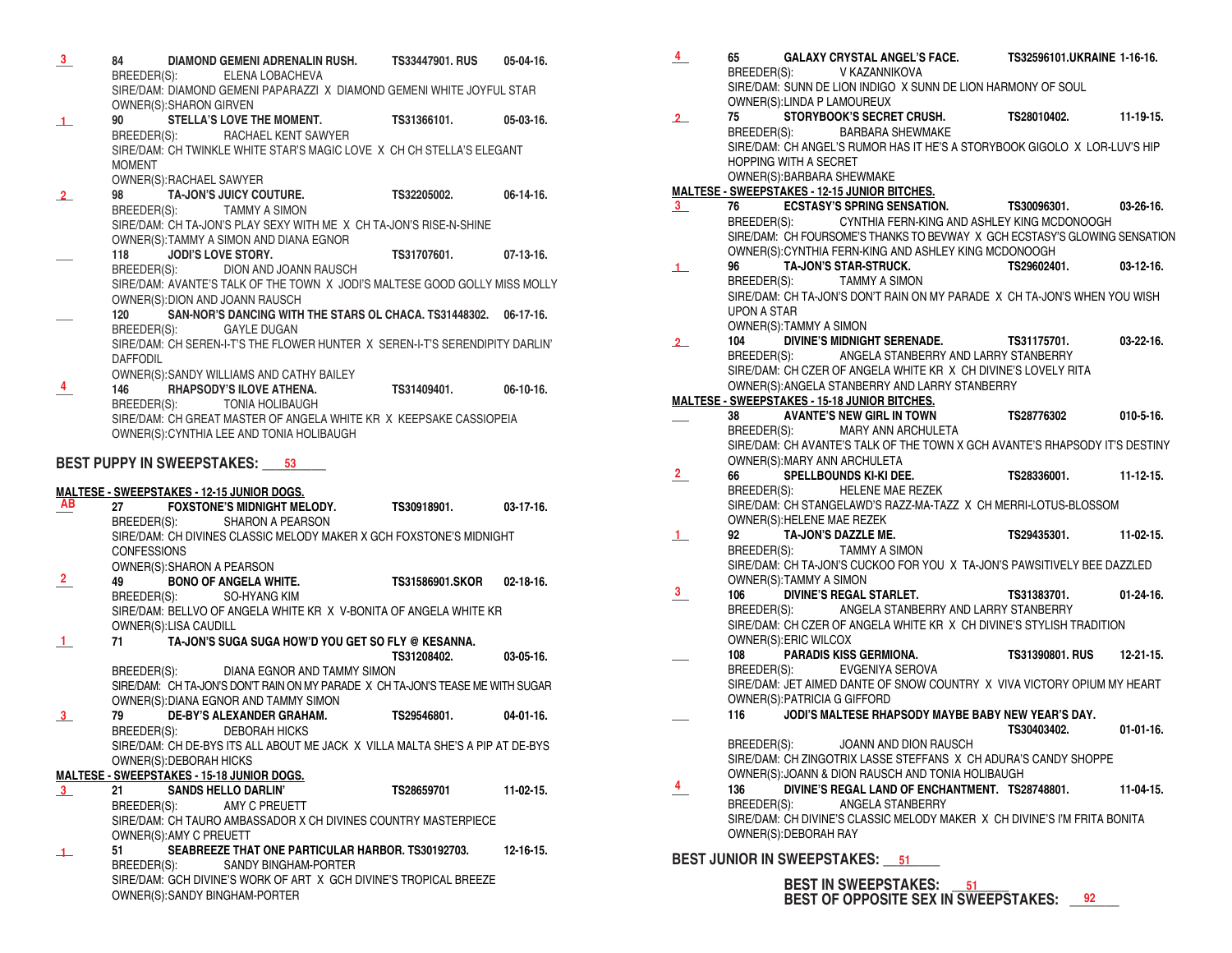# **VETERAN SWEEPSTAKES**

#### **MALTESE - VETERAN SWEEPSTAKES - 9 YEARS AND OLDER**

- **\_\_\_ 15 GCH ROLLING GLENN'S BALEY BEAR TR77047501 01-10-09.**  BREEDER(S): SIRE/DAM: CH ROLLING GLENNS AUSTIN CITY LIMITS X CH ROLLING GLENNS GIGI OWNER(S):ANN S GLENN **1**
- **\_\_\_ 83 CH RHAPSODY'S SMART REMARK. TR44937502. 09-18-05.**  BREEDER(S): TONIA HOLIBAUGH SIRE/DAM: CH DIVINE'S MARC OF FRIENDSHIP X RHAPSODY'S CALAMITY JANE OWNER(S):ANJA MALI **AB**

### **BEST IN VETERAN SWEEPSTAKES: \_\_\_\_\_\_\_\_\_ 15**

# **CUT-DOWN SWEEPSTAKES**

#### **MALTESE - CUT-DOWN SWEEPSTAKES - CHAMPION DOGS.**

| 1.           | 7                 |                             | GCHB DIVINE'S VENI VIDI VICI                                                                                             | TR97780201 | $05-10-10.$      |
|--------------|-------------------|-----------------------------|--------------------------------------------------------------------------------------------------------------------------|------------|------------------|
|              |                   |                             | BREEDER(S): LARRY & ANGELA STANBERY                                                                                      |            |                  |
|              |                   |                             | SIRE/DAM: CH. DIVINE'S LIGHT FROM MALT ANGEL X CH DIVINES'S I LOVE TO BE THE STAR                                        |            |                  |
|              |                   |                             | OWNER(S): STACY NEWTON & ANGELA STANBERRY                                                                                |            |                  |
|              |                   |                             | <b>MALTESE - CUT-DOWN SWEEPSTAKES - CHAMPION BITCHES.</b>                                                                |            |                  |
| 4            | 14 (1)            |                             | <b>CH DIVINE'S LAS MENINAS</b>                                                                                           | TS25019601 | $11 - 18 - 14$ . |
|              |                   |                             | BREEDER(S): LARRY & ANGELA STANBERY                                                                                      |            |                  |
|              |                   |                             | SIRE/DAM: GCH DIVINE'S WORK OF ART X CH DIVINE'S LOVELY RITA                                                             |            |                  |
|              |                   |                             | OWNER(S): STACY NEWTON, ELLEN KURLAND & ANGELA STANBERRY                                                                 |            |                  |
| $\mathbf{1}$ | 34                |                             | <b>GCH TA-JON'S LA TI DA</b>                                                                                             | TS08501601 | $10-30-11$ .     |
|              | BREEDER(S):       |                             | TAMMY A SIMON                                                                                                            |            |                  |
|              |                   |                             | SIRE/DAM: CH TA-JON'S CUCKOO FOR COCOAPUFFS X CH TA-JON'S SILLY LOVE SONG                                                |            |                  |
|              |                   |                             | OWNER(S): CLIF DE RAITA & BRUCE MICHAEL & TAMMY SIMON                                                                    |            |                  |
|              | 54 7              |                             | GCH HOLLYWOOD'S FRANZELINA JOLIE BN RA CGC CGCA CGCU                                                                     |            |                  |
|              | <b>TS13374903</b> |                             | $10-11-12.$                                                                                                              |            |                  |
|              |                   |                             | BREEDER(S): VICTORIA HARRIS                                                                                              |            |                  |
|              |                   |                             | SIRE/DAM: GCH MOLLYDEAR'S SCHUBERT IMPROMPTU X HOLLYWOOD'S MAMA MIA                                                      |            |                  |
|              |                   |                             | OWNER(S): KAY SPEARS & VICTORIA HARRIS                                                                                   |            |                  |
| 3            | 78                |                             | GCH ECSTASY'S GLOWING SENSATION. TR96922101.                                                                             |            | $04-09-10$ .     |
|              |                   |                             | BREEDER(S): CYNTHIA FERN-KING AND ASHLEY KING MCDONOOGH                                                                  |            |                  |
|              |                   |                             | SIRE/DAM: CH FOUR HALLS A MATTEROF TASTE X CH ECSTASY'S SINGULAR                                                         |            |                  |
|              | <b>SENSATION</b>  |                             |                                                                                                                          |            |                  |
|              |                   |                             | OWNER(S): CYNTHIA FERN-KING AND ASHLEY KING MCDONOOGH                                                                    |            |                  |
|              | 128               |                             | GCH CLOUDCLAN CASCADING CHERRY BLOSSOM. TS03527702. 04-09-11.                                                            |            |                  |
|              |                   |                             | BREEDER(S): SHEILA M. RILEY AND CARINA J. ROCK<br>SIRE/DAM: CH JACOB'S BEAU CADEAU DES ANGES RN X CH MALTANGEL CASCADING |            |                  |
|              |                   | STARLIGHT RAE CGC           |                                                                                                                          |            |                  |
|              |                   |                             | OWNER(S): CARINA J. ROCK AND ANDREA J. ROCK                                                                              |            |                  |
| $\mathbf{2}$ | 132               |                             | GCH RHAPSODY'S SOMEONE LIKE YOU. TS05415001.                                                                             |            | 08-07-11.        |
|              | BREEDER(S):       |                             | TONIA HOLIBAUGH                                                                                                          |            |                  |
|              |                   |                             | SIRE/DAM: MBIS MBISS AUS GCH GCH RHAPSODY'S REGARDING HENRY X CH                                                         |            |                  |
|              |                   | RHAPSODY'S THRILL A MINUTE  |                                                                                                                          |            |                  |
|              |                   |                             | OWNER(S): TONIA HOLIBAUGH AND KATHERINE KASTEN                                                                           |            |                  |
|              | 154               |                             | CH CLOUDCLAN CADENCE OF JOY FOR JACOB. TS20787901.                                                                       |            | $12 - 23 - 13$ . |
|              |                   |                             | BREEDER(S): CARINA ROCK AND ANDREA J ROCK                                                                                |            |                  |
|              |                   |                             | SIRE/DAM: CH JACOB'S BEAU CADEAU DES ANGES RN X CH MALTANGEL CASCADING                                                   |            |                  |
|              |                   | STARLIGHT RAE CGC           |                                                                                                                          |            |                  |
|              |                   | OWNER(S): DEBBIE C CARDWELL |                                                                                                                          |            |                  |
|              |                   |                             |                                                                                                                          |            |                  |

**BEST IN CUT-DOWN SWEEPSTAKES: \_\_\_\_\_\_\_\_ 34 BEST OF OPPOSITE SEX IN CUT-DOWN SWEEPSTAKES: \_\_\_\_\_\_\_\_ 7**

# **FOREIGN - BRED SWEEPSTAKES**

#### **MALTESE - FOREIGN-BRED SWEEPSTAKES - NON-CHAMPION DOGS. \_\_\_ 49 BONO OF ANGELA WHITE. TS31586901. SKOR 02-18-16.**  BREEDER(S): SO-HYANG KIM SIRE/DAM: BELLVO OF ANGELA WHITE KR X V-BONITA OF ANGELA WHITE KR OWNER(S):LISA CAUDILL **\_\_\_ 65 GALAXY CRYSTAL ANGEL'S FACE. TS32596101.UKRAINE 1-16-16.** V KAZANNIKOVA SIRE/DAM: SUNN DE LION INDIGO X SUNN DE LION HARMONY OF SOUL OWNER(S):LINDA P LAMOUREUX **MALTESE - FOREIGN-BRED SWEEPSTAKES - CHAMPION DOGS.** 85 **GCHB B-BOY OF ANGELA WHITE KR TS30549401. 07-09-12. BREEDER(S): SO-HYANG KIM** SO-HYANG KIM SIRE/DAM: BELLVO OG ANGELA WHITE KR X CEJEL OF ANGELA WHITE OWNER(S):LAURENCE DIDER<br>41 **CH BONI EMM OF \ \_\_\_\_ 41 CH BONI EMM OF WHITE DRAMA KR FCI. TS28200301.SKOR 02-04-12.** BREEDER(S): DAEHWAN KIM SIRE/DAM: TOMA OF WHITE SANTA KR X RUBY OF WHITE DRAMA KR FCI OWNER(S):DAEHWAN KIM **MALTESE - FOREIGN-BRED SWEEPSTAKES - CHAMPION BITCHES. \_\_\_ 144 BELIEVE IN DREAMS VALENTINA'S MAGIC. SLRML00080.SOLVEN 09-01-15.** BREEDER(S): VALENTINA ZAGAR SIRE/DAM: SUNN DE LION IIOR DE SAT X WINTER'S TALE VALENTINA'S MAGIC OWNER(S):CARLOS ANGULO AND ALFRED ROSEMBLAT **BEST IN FOREIGN-BRED SWEEPSTAKES: \_\_\_\_\_\_\_\_\_ 144 BEST OF OPPOSITE SEX IN FOREIGN-BRED SWEEPSTAKES: \_\_\_\_\_\_\_\_\_ 41 1 AB 2 1 1**

# **2017 Junior Showmanship**

## **SUNDAY - APRIL 30**

#### **JUDGE: SHELLI SINCLAIR-WOOD**

#### **MALTESE - JUNIOR SHOWMANSHIP - NOVICE CLASS.**

**\_\_\_ 122 CLOUDCLAN CASTLE ON A CLOUD. TS27952301. 09-02-15.**  CARINA ROCK AND ANDREA JEAN ROCK SIRE/DAM: CH DELCROST ARMANI BY MARC X CH GRACE'S CHERISHED GIFT FOR CLOUCLAN OWNER(S):CARINA J. ROCK AND ANDREA J. ROCK **JUNIOR HANDLER: MEGAN RUBIN # 78449124007 1**

**BEST JUNIOR HANDLER IN SPECIALTY: \_\_\_\_\_\_\_\_\_ 122 1 1 1 1**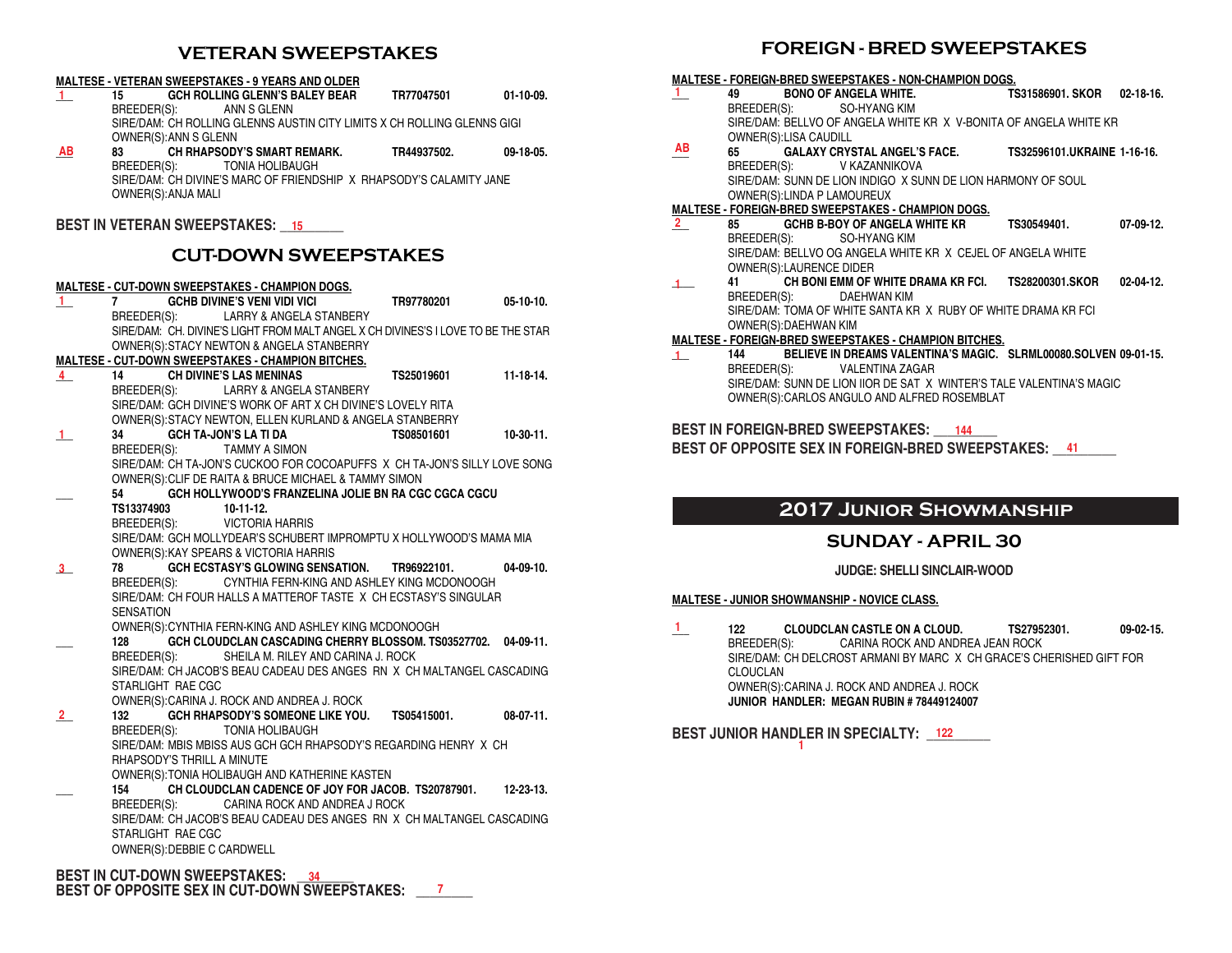| 2     | 1 49 BONO OF ANGELA WHITE.<br>BREEDER(S): SO-HYANG KIM                                                                     | <b>TS31586901.SKOR</b> | $02 - 18 - 16$ . |
|-------|----------------------------------------------------------------------------------------------------------------------------|------------------------|------------------|
|       | SIRE/DAM: BELLVO OF ANGELA WHITE KR X V-BONITA OF ANGELA WHITE KR                                                          |                        |                  |
|       | OWNER(S):LISA CAUDILL<br>2 79 DE-BY'S ALEXANDER GRAHAM. TS29546801.                                                        |                        | 04-01-16.        |
|       | BREEDER(S): DEBORAH HICKS                                                                                                  |                        |                  |
|       | SIRE/DAM: CH DE-BYS ITS ALL ABOUT ME JACK X VILLA MALTA SHE'S A PIP AT DE-BYS                                              |                        |                  |
|       | OWNER(S): DEBORAH HICKS                                                                                                    |                        |                  |
|       | MALTESE - JUNIOR DOGS 15-18 MONTHS OLD.                                                                                    |                        |                  |
| $1 -$ | 2 65 GALAXY CRYSTAL ANGEL'S FACE. TS32596101.UKRAINE 1-16-16.                                                              |                        |                  |
|       | BREEDER(S): V KAZANNIKOVA                                                                                                  |                        |                  |
|       | SIRE/DAM: SUNN DE LION INDIGO X SUNN DE LION HARMONY OF SOUL<br>OWNER(S): LINDA P LAMOUREUX                                |                        |                  |
| AB    | 1 75 STORYBOOK'S SECRET CRUSH. TS28010402. 11-19-15.                                                                       |                        |                  |
|       | <b>BARBARA SHEWMAKE</b><br>BREEDER(S):                                                                                     |                        |                  |
|       | SIRE/DAM: CH ANGEL'S RUMOR HAS IT HE'S A STORYBOOK GIGOLO X LOR-LUV'S HIP                                                  |                        |                  |
|       | <b>HOPPING WITH A SECRET</b>                                                                                               |                        |                  |
|       | OWNER(S): BARBARA SHEWMAKE AGENT: CATHY BAILEY                                                                             |                        |                  |
| AВ    | <b>MALTESE - BRED BY EXHIBITOR DOGS.</b><br>AB 11 CHRISMAN'S BABY FACE NELSON TS307U5101                                   |                        | $03-03-16.$      |
|       | BREEDER(S): MANNY COMITINI & CHRISTOPHER VICARI                                                                            |                        |                  |
|       | SIRE/DAM: CH CHRISMAN-LAUREAL'S BILBO BAGGINS X CHRISMAN'S ALL ABOUT THE                                                   |                        |                  |
|       | <b>BASS</b>                                                                                                                |                        |                  |
|       | OWNER(S): MANNY COMITINI & CHRISTOPHER VICARI                                                                              |                        |                  |
| AВ    | AB *19 VILLA MALTA'S THE HOBBIT TS22743501<br>BREEDER(S): DEBBIE PALMIERI                                                  |                        | 07-07-14         |
|       | SIRE/DAM: CH VILLA MALTA'S RICARDO MONTALBAN X CH VILLA MALTA'S DESTINY OF                                                 |                        |                  |
|       | <b>LADY TIFFANEY</b>                                                                                                       |                        |                  |
|       | OWNER(S): DEBBIE PALMIERI                                                                                                  |                        |                  |
|       | <sup>2</sup> *51 SEABREEZE THAT ONE PARTICULAR HARBOR. TS30192703.                                                         |                        | $12 - 16 - 15$ . |
|       | SANDY BINGHAM-PORTER<br>BREEDER(S):                                                                                        |                        |                  |
|       | SIRE/DAM: GCH DIVINE'S WORK OF ART X GCH DIVINE'S TROPICAL BREEZE                                                          |                        |                  |
| AB    | OWNER(S):SANDY BINGHAM-PORTER<br>AB 67 CHACA'S JAMAICA ME WONDER. TS32933701.                                              |                        | $06-16-16.$      |
|       | BREEDER(S):<br><b>CATHY BAILEY</b>                                                                                         |                        |                  |
|       | SIRE/DAM: GCH CH SEREN-I-T'S FORGET ME NOT X CACHACA'S DIAMONDS ARE                                                        |                        |                  |
|       | <b>FOREVER</b>                                                                                                             |                        |                  |
|       | OWNER(S): CATHY BAILEY                                                                                                     |                        |                  |
|       | 1 71 TA-JON'S SUGA SUGA HOW'D YOU GET SO FLY @ KESANNA.                                                                    | TS31208402.            |                  |
|       | DIANA EGNOR AND TAMMY SIMON<br>BREEDER(S):                                                                                 |                        | 03-05-16.        |
|       | SIRE/DAM: CH TA-JON'S DON'T RAIN ON MY PARADE X CH TA-JON'S TEASE ME WITH                                                  |                        |                  |
|       | <b>SUGAR</b>                                                                                                               |                        |                  |
|       | OWNER(S): DIANA EGNOR AND TAMMY SIMON                                                                                      |                        |                  |
|       | AB<br>81 CLOUDCLAN RAISIN THE BARBARIAN. TS28048701. 08-16-15.                                                             |                        |                  |
|       | CARINA J ROCK AND ANDREA J ROCK<br>BREEDER(S):<br>SIRE/DAM: CH SCRUFFY'S-VALIDIAN RAISING THE BAR X GCH CLOUDCAN CASCADING |                        |                  |
|       | CHERRY BLOSSOMS RAE2 CGC                                                                                                   |                        |                  |
|       | OWNER(S): CARINA J. ROCK AND ANDREA J. ROCK                                                                                |                        |                  |
| AВ    | AВ<br>89 RHAPSODY'S RICCOCHET.                                                                                             | TS27124301.            | $07-05-15$       |
|       | BREEDER(S):<br>TONIA HOLIBAUGH                                                                                             |                        |                  |
|       | SIRE/DAM: CH RHAPSODY'S A BOY NAMED SUE X CH RHAPSODY'S IM ON FIRE                                                         |                        |                  |
|       | OWNER(S): TONIA HOLIBAUGH<br><b>MALTESE - OPEN DOGS.</b>                                                                   |                        |                  |
| ı.    | 2.<br>21<br><b>SANDS HELLO DARLIN'.</b>                                                                                    | TS28659701             | 11-02-15.        |
|       | BREEDER(S):<br>AMY C PREUETT                                                                                               |                        |                  |
|       | SIRE/DAM: CH TAURO AMBASSADOR X CH DIVINES COUNTRY MASTERPIECE                                                             |                        |                  |
|       | OWNER(S): AMY C PREUETT                                                                                                    |                        |                  |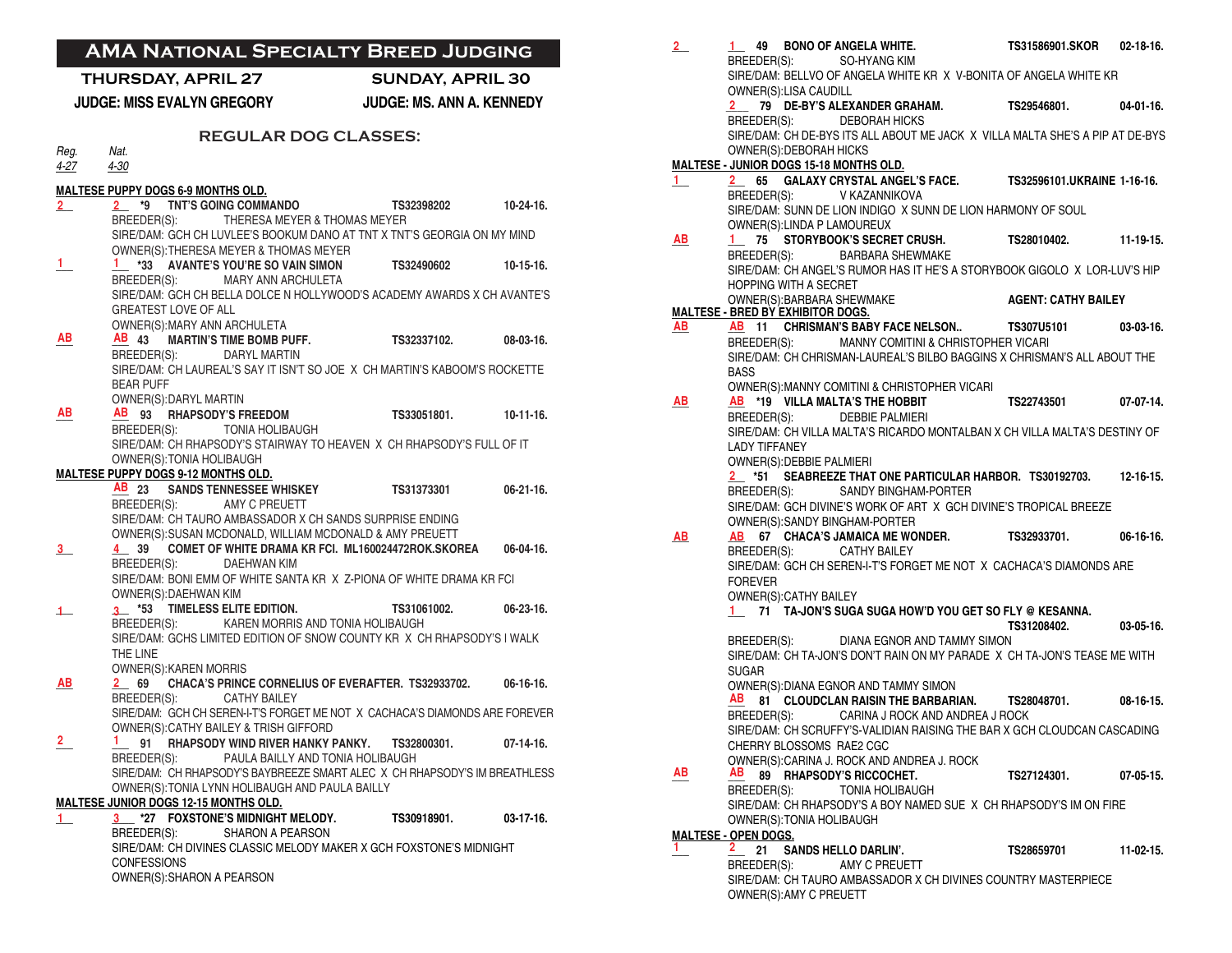| Reg.<br>$4-27$                | Nat.<br>4-30                                                                                                     |                      |                  |  |  |  |
|-------------------------------|------------------------------------------------------------------------------------------------------------------|----------------------|------------------|--|--|--|
|                               | <b>AB</b>                                                                                                        |                      |                  |  |  |  |
|                               | 37 C AND M'S FABIO.<br>BREEDER(S): CAROLE THOMAS AND MARY L DAY                                                  | TS27857506 09-04-15. |                  |  |  |  |
|                               | SIRE/DAM: CH CZER OF ANGELA WHITE KR X C AND M'S CHANELL'S LOLITA                                                |                      |                  |  |  |  |
|                               | OWNER(S): CAROL THOMAS & MARY L DAY                                                                              |                      |                  |  |  |  |
| 3                             | 57 CINECITTA' IAN SOMERHALDER. TS33285001.ITALY 04-22-13.                                                        |                      |                  |  |  |  |
|                               | BREEDER(S):<br><b>FRANCO PROSPERI</b><br>SIRE/DAM: CINECITTA'S SASHA BARON COLEN X MADONNA DI CHIESANOVA         |                      |                  |  |  |  |
|                               | OWNER(S): FRANCO PROSPERI                                                                                        |                      |                  |  |  |  |
|                               | <b>AGENT: JAVIER GONZALEZ MENDIKOTE</b>                                                                          |                      |                  |  |  |  |
| $2_{-}$                       | 59 RS BAMM-BAMM'S DINO FOR JACOB. TS27391903.                                                                    |                      | $08 - 25 - 15$ . |  |  |  |
|                               | BREEDER(S): JAMES E RAY<br>SIRE/DAM: GCH JACOB'S RS BAMM-BAMM CGC X CH RS MUSIC CITY MELODY                      |                      |                  |  |  |  |
|                               | OWNER(S): DEBBIE CUMBIE CALDWELL                                                                                 |                      |                  |  |  |  |
|                               | 61 DELCOST BEYOND INFINITY. AT00926201.UK/SCOT<br>$1 -$                                                          |                      | $10-01-15.$      |  |  |  |
|                               | BREEDER(S): CHRISTINA GILLIES                                                                                    |                      |                  |  |  |  |
|                               | SIRE/DAM: TA-JON'S GOOD MORNING AMERICA AT DELCOST X CH DELCOST PIXIE BY                                         |                      |                  |  |  |  |
|                               | <b>MARC</b><br>OWNER(S): CHRISTINA GILLIES                                                                       |                      |                  |  |  |  |
| <b>AB</b>                     | 73 TA-JON'S DELICIOUS FOR YOU AT KESANNA. TS23062001.                                                            |                      | 06-20-14.        |  |  |  |
|                               | BREEDER(S): TAMMY SIMON                                                                                          |                      |                  |  |  |  |
|                               | SIRE/DAM: CH TA-JON'S CUCKOO FOR YOU X CH TA-JON'S MAGICALLY DELICIOUS                                           |                      |                  |  |  |  |
| AB                            | OWNER(S):DR. DIANA EGNOR AND TAMMY SIMON<br>3.<br>87 ILOVE RHAPSODY ALWAYS JORDAN.                               | TS28992601.          | $08-13-15.$      |  |  |  |
|                               | BREEDER(S): CYNTHIA LEE                                                                                          |                      |                  |  |  |  |
|                               | SIRE/DAM: CH RHAPSODY'S A BOY NAMED SUE X CH ALWAYS PEARL                                                        |                      |                  |  |  |  |
|                               | OWNER(S): CYNTHIA LEE                                                                                            |                      |                  |  |  |  |
|                               |                                                                                                                  |                      |                  |  |  |  |
|                               | <b>WINNERS DOG: 27</b><br>71                                                                                     |                      |                  |  |  |  |
|                               | <b>RESERVE WINNERS DOG: 53</b><br>51                                                                             |                      |                  |  |  |  |
|                               | NON-REGULAR, SINGLE DOG CLASSES:                                                                                 |                      |                  |  |  |  |
|                               | <b>MALTESE - VETERAN DOGS.</b>                                                                                   |                      |                  |  |  |  |
|                               | AB ∗ <sub>83</sub><br>CH RHAPSODY'S SMART REMARK.                                                                | TR44937502.          | 09-18-05.        |  |  |  |
|                               | BREEDER(S): TONIA HOLIBAUGH                                                                                      |                      |                  |  |  |  |
|                               | SIRE/DAM: CH DIVINE'S MARC OF FRIENDSHIP X RHAPSODY'S CALAMITY JANE                                              |                      |                  |  |  |  |
| AB                            | OWNER(S): ANJA MALI<br>1 *15 GCH ROLLING GLENN'S BALEY BEAR.                                                     | <b>TR77047501</b>    | $01-10-09.$      |  |  |  |
|                               | BREEDER(S): ANN S GLENN                                                                                          |                      |                  |  |  |  |
|                               | SIRE/DAM: CH ROLLING GLENNS AUSTIN CITY LIMITS X CH ROLLING GLENNS GIGI                                          |                      |                  |  |  |  |
|                               | OWNER(S): ANN S GLENN                                                                                            |                      |                  |  |  |  |
|                               |                                                                                                                  |                      |                  |  |  |  |
| <b>REGULAR BITCH CLASSES:</b> |                                                                                                                  |                      |                  |  |  |  |
|                               |                                                                                                                  |                      |                  |  |  |  |
| 4                             | <b>MALTESE - PUPPY BITCHES6-9 MONTHS OLD.</b><br>10 DIVINE'S LET THEM EAT CAKE AT SARCENET.TS32484902. 08-16-16. |                      |                  |  |  |  |
|                               | BREEDER(S): STACY NEWTON, ELLEN KURLAND & ANGELA STANBERRY                                                       |                      |                  |  |  |  |
|                               | SIRE/DAM GCHS DIVINE'S LET EM TALK ABOUT ME X CH DIVINE'S LAS MENINAS                                            |                      |                  |  |  |  |
|                               |                                                                                                                  |                      |                  |  |  |  |
| $\overline{2}$                | OWNER(S): STACY NEWTON<br>3 12 DIVINE'S GIRL WITH THE MOST CAKE AT SARCENET. TS32484901. 08-16-16.               |                      |                  |  |  |  |

BREEDER(S): STACY NEWTON, ELLEN KURLAND & ANGELA STANBERRY SIRE/DAM GCHS DIVINE'S LET EM TALK ABOUT ME X CH DIVINE'S LAS MENINAS OWNER(S):STACY NEWTON

|                         |                               |                             | *16 C AND M'S RAINEY CALIFORNIA AUTUMN. TS32165205.                                                        |  |             |                                              | $10-18-16.$      |
|-------------------------|-------------------------------|-----------------------------|------------------------------------------------------------------------------------------------------------|--|-------------|----------------------------------------------|------------------|
|                         |                               |                             | BREEDER(S): CAROLE THOMAS & MARY DAY                                                                       |  |             |                                              |                  |
|                         |                               |                             | SIRE/DAM CH SEREN-I-T'S PERIWINKLE OF MC AND M'S X C AND M'S CHANELL'S LOLITA                              |  |             |                                              |                  |
|                         |                               |                             | OWNER(S): KENNON HUDSON, CAROLE THOMAS AND MARY DAY                                                        |  |             |                                              |                  |
|                         |                               |                             | AB *22 VILLA MALTA'S ROSES ARE RED, VIOLETS ARE BLUE. TS31251302. 08-11-16.<br>BREEDER(S): DEBBIE PALMIERI |  |             |                                              |                  |
|                         |                               |                             | SIRE/DAM VILLA MALTA'S THE HOBBIT X SERENDIPITY SCARLET OF VILLA MALTA                                     |  |             |                                              |                  |
|                         |                               |                             | OWNER(S): JO ANN SLATE & DEBBIE PALMIERI                                                                   |  |             |                                              |                  |
| $\overline{\mathbf{3}}$ |                               |                             | * 28 TNT'S GIRL ON FIRE AT DONRYN                                                                          |  | TS32398201. |                                              | $10 - 24 - 16$ . |
|                         | BREEDER(S):                   |                             | THERESA MEYER & THOMAS MEYER                                                                               |  |             |                                              |                  |
|                         |                               |                             | SIRE/DAM GCH LUVLEE'S BOOKUM DANO AT TNT X TNT'S GEORGIA ON MY MIND                                        |  |             |                                              |                  |
|                         |                               |                             | OWNER(S): DON J LA ROSA & KATHRYN D LA ROSA & THERESA MEYER                                                |  |             |                                              |                  |
| $\perp$                 | *36                           |                             | SHOE'S PRECIOUS JEWELS AT AVANTE TS31506702                                                                |  |             |                                              | $07-29-16.$      |
|                         | BREEDER(S):                   |                             | CHERYL D. SHOEMAKER                                                                                        |  |             |                                              |                  |
|                         |                               |                             | SIRE/DAM: CH ARIA STORY OF ROMANCE DOLL AT SHOE'S X SHOE'S DROPPED ME TO                                   |  |             |                                              |                  |
|                         | <b>MY KNEES DOLL</b>          |                             |                                                                                                            |  |             |                                              |                  |
|                         |                               |                             | OWNER(S): MARY ANN ARCHULETA & CHERYL D SHOEMAKER                                                          |  |             |                                              |                  |
|                         |                               |                             | *40 AVANTE'S YOU BELONG TO ME CARLY TS32490601.                                                            |  |             |                                              | $10-15-16.$      |
|                         | BREEDER(S):                   |                             | MARY ANN ARCHULETA                                                                                         |  |             |                                              |                  |
|                         |                               | <b>GREATEST LOVE OF ALL</b> | SIRE/DAM: GCH CH BELLA DOLCE N HOLLYWOOD'S ACADAMY AWARD X CH AVANTE'S                                     |  |             |                                              |                  |
|                         |                               |                             | OWNER(S): MARY ANN ARCHULETA                                                                               |  |             |                                              |                  |
|                         |                               |                             | 56 UNFORGETTABLE'S WINE AND DINE ME. TS31342802.                                                           |  |             |                                              | $08 - 04 - 16$ . |
|                         | BREEDER(S):                   |                             | <b>EVA GILLETT</b>                                                                                         |  |             |                                              |                  |
|                         |                               |                             | SIRE/DAM:CH UNFORGETTABLES HONEY JACK X UNFORGETTABLES LU LU'S BACK IN TOWN                                |  |             |                                              |                  |
|                         |                               | OWNER(S): EVA GILLETT       |                                                                                                            |  |             |                                              |                  |
|                         | $\mathbf{2}$                  |                             | 58 MELITICA SWAN LAKE.                                                                                     |  | TS33201306. |                                              | 09-09-16.        |
|                         | BREEDER(S):                   |                             | DRAGICA HUNTER                                                                                             |  |             |                                              |                  |
|                         |                               |                             | SIRE/DAM: GCH CH P-BIRDIE OF PRINCESS MTS X MELITICA SNAPSHOT OF PRINCESS                                  |  |             |                                              |                  |
|                         | NATASHA TASHA                 |                             |                                                                                                            |  |             |                                              |                  |
| AВ                      |                               | OWNER(S): DRAGICA HUNTER    | 62 CHACA'S BOOM CHICA BOOM TS32547901                                                                      |  |             | <b>AGENT: TIM LEHMAN</b><br>$07 - 28 - 16$ . |                  |
|                         | BREEDER(S):                   |                             | CATHY BAILEY                                                                                               |  |             |                                              |                  |
|                         |                               |                             | SIRE/DAM: CH CHACA'S MY MAN WATSON X CHACA'S NOT YOUR MIDIS MUMMY                                          |  |             |                                              |                  |
|                         |                               |                             | OWNER(S): LEANNE M SANDMEYER & CATHY BAILEY                                                                |  |             |                                              |                  |
|                         | $1 -$                         |                             | 70 MARTIN'S ROCKETTE'S FIRECRACKER PUFF. TS32337101.                                                       |  |             |                                              | $08-03-16.$      |
|                         | BREEDER(S):                   |                             | DARYL MARTIN                                                                                               |  |             |                                              |                  |
|                         |                               |                             | SIRE/DAM: CH LAUREAL'S SAY IT ISN'T SO JOE X CH MARTIN'S KABOOM'S ROCKETTE                                 |  |             |                                              |                  |
|                         | <b>BEAR PUFF</b>              |                             |                                                                                                            |  |             |                                              |                  |
|                         |                               | OWNER(S): DARYL MARTIN      |                                                                                                            |  |             |                                              |                  |
|                         | $\overline{4}$<br>BREEDER(S): |                             | 86 STELKIA'S MAKING WAVES.<br>MICHELE L DAVIS                                                              |  | TS32628601. |                                              | $08 - 26 - 16$ . |
|                         |                               |                             | SIRE/DAM: CH JAMBET LOVE N KISSES OF MARCRIS X CH RIVERVIEW'S SWEET AS                                     |  |             |                                              |                  |
|                         | HONEY OF STELKIA              |                             |                                                                                                            |  |             |                                              |                  |
|                         |                               | OWNER(S): MICHELE L DAVIS   |                                                                                                            |  |             |                                              |                  |
|                         |                               |                             | 102 DIVINE'S TELL IT ALL FELICIA.                                                                          |  | TS33527401. |                                              | $09-29-16.$      |
|                         | BREEDER(S):                   |                             | ANGELA STANBERRY                                                                                           |  |             |                                              |                  |
|                         |                               |                             | SIRE/DAM: CH LAUREAL'S DIVINE DESIGN X GCH CH DIVINE'S CLASSIC COUNTRY                                     |  |             |                                              |                  |
|                         |                               |                             | OWNER(S): ANGELA STANBERRY                                                                                 |  |             |                                              |                  |
|                         |                               |                             | AB 112 STELLA'S JEWEL OF 5TH AVENUE.                                                                       |  | TS33476801. |                                              | $10 - 26 - 16$ . |
|                         | BREEDER(S):                   |                             | RACHAEL KENT SAWYER                                                                                        |  |             |                                              |                  |
|                         |                               |                             | SIRE/DAM: CH DIVINE'S LOVE BUG X CH DIVINE'S ELEGANCE BY DESIGN                                            |  |             |                                              |                  |
|                         |                               | OWNER(S): RACHEL SAWYER     |                                                                                                            |  |             |                                              |                  |
|                         | BREEDER(S):                   |                             | AB *142 SPUNSILK FRIENDLY PERSUASION.<br><b>JEANNE RILEY</b>                                               |  | TS31859901. |                                              | 09-26-16.        |
|                         |                               |                             | SIRE/DAM: GCHB RIJES FOREVER FRIENDS X CH SPUNSILK GIRLS JUST WANNA HAVE                                   |  |             |                                              |                  |
|                         | FUN TOO!                      |                             |                                                                                                            |  |             |                                              |                  |
|                         |                               | OWNER(S): JEANNE RINEY      |                                                                                                            |  |             |                                              |                  |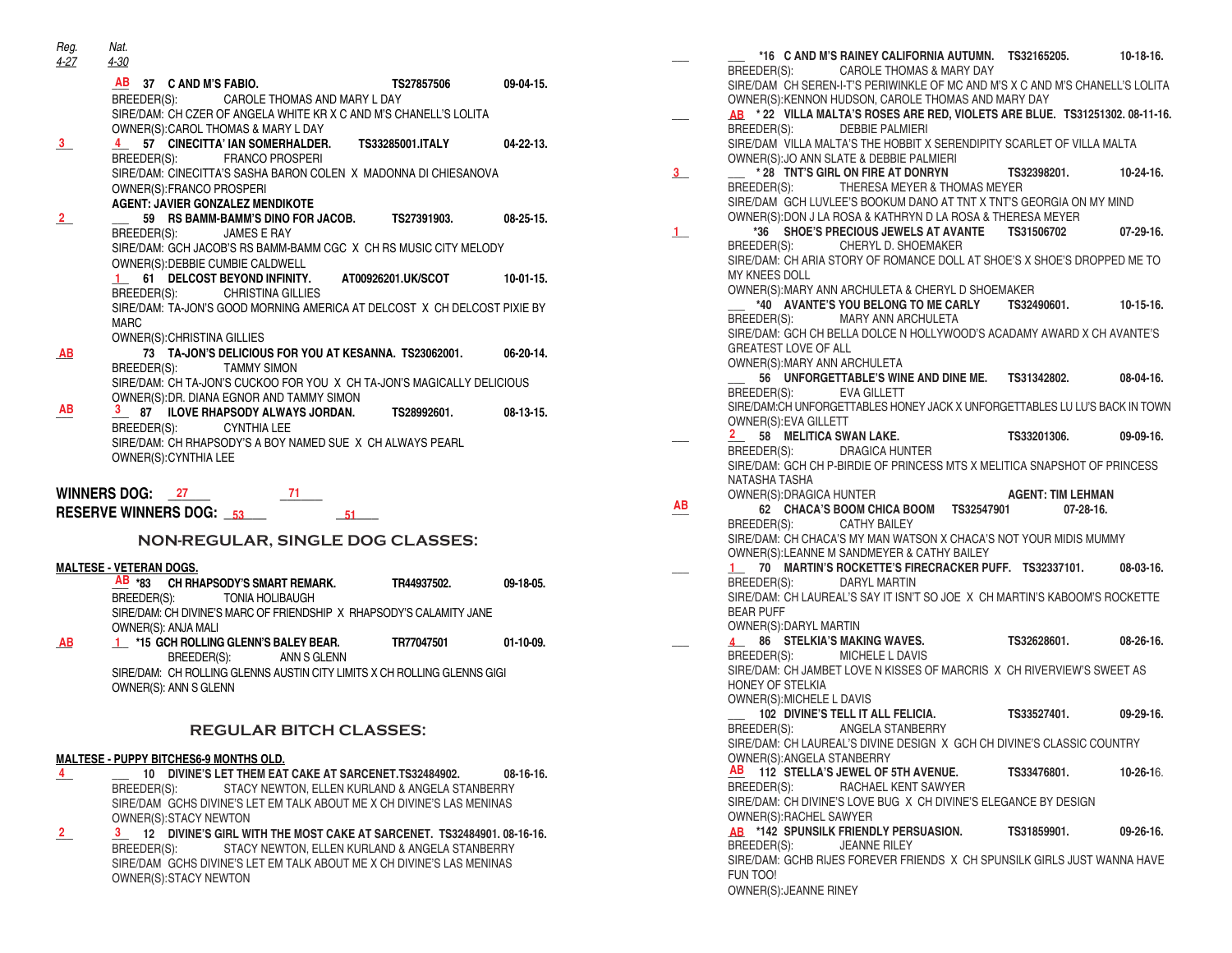| Reg.<br>4-27   | Nat.<br>4-30                                                                                                     |                   |                  |
|----------------|------------------------------------------------------------------------------------------------------------------|-------------------|------------------|
|                | AB 150 RHAPSODY'S IM SO CHARMING.<br>BREEDER(S): TONIA HOLIBAUGH                                                 | TS32799601.       | $09-02-16.$      |
|                | SIRE/DAM: CH RHAPSODY'S BELIEVE IT OR NOT X CH RHAPSODY'S IM WORTH IT                                            |                   |                  |
|                | OWNER(S): TONIA HOLIBAUGH                                                                                        |                   |                  |
|                | <b>MALTESE - PUPPY BITCHES 9-12 MONTHS.</b>                                                                      |                   |                  |
|                | 3 *30 TA-JON'S STEP INTO THE SPAWTLIGHT FOR DONRYN. TS32205402. 06-08-16.                                        |                   |                  |
|                | BREEDER(S):<br><b>TAMMY SIMON</b>                                                                                |                   |                  |
|                | SIRE/DAM: CH TA-JON'S STEEL THE SPAWTLIGHT X TA-JON'S REIGN ON ME                                                |                   |                  |
|                | OWNER(S): KATHRYN D LA ROSA, TAMMY SIMON & DON LA ROSA<br>*42 SHOE'S PRECIOUS JEWELS AT AVANTE. TS31506702.      |                   | $07-29-16.$      |
|                | BREEDER(S): CHERYL SHOEMAKER                                                                                     |                   |                  |
|                | SIRE/DAM: CH ARIA STORY OF ROMANCE DOLL AT SHOE'S X SHOE'S DROPPED ME TO                                         |                   |                  |
|                | MY KNEES DOLL                                                                                                    |                   |                  |
|                | OWNER(S): MARY ANN ARCHULETA & CHERYL D SHOEMAKER                                                                |                   |                  |
|                | AB 64 CHACA'S BOOM CHICA BOOM. TS32547901.                                                                       |                   | $07-28-16.$      |
|                | BREEDER(S): CATHY BAILEY                                                                                         |                   |                  |
|                | SIRE/DAM: CH CHACA'S MY MAN WATSON X CHACA'S NOT YOUR MIDIS MUMMY                                                |                   |                  |
|                | OWNER(S):LEANNE M SANDMEYER & CATHY BAILEY                                                                       |                   |                  |
| $\perp$        | 84 DIAMOND GEMENI ADRENALIN RUSH. TS33447901. RUS<br>1 <sup>1</sup>                                              |                   | $05-04-16.$      |
|                | ELENA LOBACHEVA<br>BREEDER(S):                                                                                   |                   |                  |
|                | SIRE/DAM: DIAMOND GEMENI PAPARAZZI X DIAMOND GEMENI WHITE JOYFUL STAR<br>OWNER(S): SHARON GIRVEN                 |                   |                  |
|                | AB 98 TA-JON'S JUICY COUTURE.                                                                                    | TS32205002.       | $06-14-16.$      |
|                | BREEDER(S): TAMMY A SIMON                                                                                        |                   |                  |
|                | SIRE/DAM: CH TA-JON'S PLAY SEXY WITH ME X CH TA-JON'S RISE-N-SHINE                                               |                   |                  |
|                | OWNER(S):TAMMY A SIMON AND DIANA EGNOR                                                                           |                   |                  |
| 3              | 4 *118 JODI'S LOVE STORY.                                                                                        | TS31707601.       | $07-13-16.$      |
|                | BREEDER(S): DION AND JOANN RAUSCH                                                                                |                   |                  |
|                | SIRE/DAM: AVANTE'S TALK OF THE TOWN X JODI'S MALTESE GOOD GOLLY MISS MOLLY                                       |                   |                  |
|                | OWNER(S): DION AND JOANN RAUSCH                                                                                  |                   |                  |
| 4              | 120 SAN-NOR'S DANCING WITH THE STARS OL CHACA. TS31448302.                                                       |                   | $06-17-16.$      |
|                | BREEDER(S): GAYLE DUGAN<br>SIRE/DAM: CH SEREN-I-T'S THE FLOWER HUNTER X SEREN-I-T'S SERENDIPITY DARLIN'          |                   |                  |
|                | <b>DAFFODIL</b>                                                                                                  |                   |                  |
|                | OWNER(S): SANDY WILLIAMS AND CATHY BAILEY                                                                        |                   |                  |
| $\overline{2}$ | 2 146 RHAPSODY'S ILOVE ATHENA.                                                                                   | TS31409401.       | $06-10-16.$      |
|                | BREEDER(S): TONIA HOLIBAUGH                                                                                      |                   |                  |
|                | SIRE/DAM: CH GREAT MASTER OF ANGELA WHITE KR X KEEPSAKE CASSIOPEIA                                               |                   |                  |
|                | OWNER(S): CYNTHIA LEE AND TONIA HOLIBAUGH                                                                        |                   |                  |
|                | MALTESE - JUNIOR BITCHES 12-15 MONTHS OLD.                                                                       |                   |                  |
|                | 1 104 DIVINE'S MIDNIGHT SERENADE.                                                                                | TS31175701.       | $03-22-16.$      |
|                | BREEDER(S): ANGELA STANBERRY AND LARRY STANBERRY                                                                 |                   |                  |
|                | SIRE/DAM: CH CZER OF ANGELA WHITE KR X CH DIVINE'S LOVELY RITA<br>OWNER(S): ANGELA STANBERRY AND LARRY STANBERRY |                   |                  |
|                | <b>MALTESE - JUNIOR BITCHES 15-18 MONTHS OLD.</b>                                                                |                   |                  |
| $\mathbf{1}$   | *38 AVANTE'S NEW GIRL IN TOWN                                                                                    | <b>TS28776302</b> | $010 - 5 - 16$ . |
|                | BREEDER(S):<br>MARY ANN ARCHULETA                                                                                |                   |                  |
|                | SIRE/DAM: CH AVANTE'S TALK OF THE TOWN X GCH AVANTE'S RHAPSODY IT'S DESTINY                                      |                   |                  |
|                | OWNER(S): MARY ANN ARCHULETA                                                                                     |                   |                  |
|                | 3<br><b>SPELLBOUNDS KI-KI DEE.</b><br>66                                                                         | TS28336001.       | $11 - 12 - 15$ . |
|                | <b>HELENE MAE REZEK</b><br>BREEDER(S):                                                                           |                   |                  |
|                | SIRE/DAM: CH STANGELAWD'S RAZZ-MA-TAZZ X CH MERRI-LOTUS-BLOSSOM                                                  |                   |                  |
|                | OWNER(S): HELENE MAE REZEK                                                                                       |                   |                  |

|                | 1 106 DIVINE'S REGAL STARLET.                                                                                               | TS31383701.               | $01-24-16$ . |
|----------------|-----------------------------------------------------------------------------------------------------------------------------|---------------------------|--------------|
|                | BREEDER(S): ANGELA STANBERRY AND LARRY STANBERRY<br>SIRE/DAM: CH CZER OF ANGELA WHITE KR X CH DIVINE'S STYLISH TRADITION    |                           |              |
|                | OWNER(S): ERIC WILCOX                                                                                                       |                           |              |
| 2              | 4 108 PARADIS KISS GERMIONA.                                                                                                | TS31390801. RUS 12-21-15. |              |
|                | BREEDER(S): EVGENIYA SEROVA                                                                                                 |                           |              |
|                | SIRE/DAM: JET AIMED DANTE OF SNOW COUNTRY X VIVA VICTORY OPIUM MY HEART                                                     |                           |              |
| 3 <sup>1</sup> | OWNER(S): PATRICIA G GIFFORD<br>*116 JODI'S MALTESE RHAPSODY MAYBE BABY NEW YEAR'S DAY.                                     |                           |              |
|                |                                                                                                                             | TS30403402. 01-01-16.     |              |
|                | BREEDER(S): JOANN AND DION RAUSCH                                                                                           |                           |              |
|                | SIRE/DAM: CH ZINGOTRIX LASSE STEFFANS X CH ADURA'S CANDY SHOPPE                                                             |                           |              |
|                | OWNER(S): JOANN & DION RAUSCH AND TONIA HOLIBAUGH                                                                           |                           |              |
|                | 2 136 DIVINE'S REGAL LAND OF ENCHANTMENT. TS28748801. 11-04-15.                                                             |                           |              |
|                | BREEDER(S): ANGELA STANBERRY                                                                                                |                           |              |
|                | SIRE/DAM: CH DIVINE'S CLASSIC MELODY MAKER X CH DIVINE'S I'M FRITA BONITA<br>OWNER(S): DEBORAH RAY                          |                           |              |
|                | <b>MALTESE - BRED BY EXHIBITOR BITCHES.</b>                                                                                 |                           |              |
| AB             | 4 18 CHRISMAN'S I'M SO OVER IT TS32561601                                                                                   |                           | $10-28-16.$  |
|                | BREEDER(S): MANNY COMITINI & CHRISTOPHER VICARI                                                                             |                           |              |
|                | SIRE/DAM: BEAU OF ANGELA WHITE KR X LAUREAL'S I'M SO SASSY                                                                  |                           |              |
|                | OWNER(S):MANNY COMITINI & CHRISTOPHER VICARI                                                                                |                           |              |
| $3-$           | ECSTASY'S SPRING SENSATION. TS30096301. 03-26-16.<br>76                                                                     |                           |              |
|                | BREEDER(S): CYNTHIA FERN-KING AND ASHLEY KING MCDONOOGH<br>SIRE/DAM: CH FOURSOME'S THANKS TO BEVWAY X GCH ECSTASY'S GLOWING |                           |              |
|                | <b>SENSATION</b>                                                                                                            |                           |              |
|                | OWNER(S): CYNTHIA FERN-KING AND ASHLEY KING MCDONOOGH                                                                       |                           |              |
| $\mathbf{1}$   | AB 90 STELLA'S LOVE THE MOMENT. TS31366101.                                                                                 |                           | $05-03-16$ . |
|                | BREEDER(S): RACHAEL KENT SAWYER                                                                                             |                           |              |
|                | SIRE/DAM: CH TWINKLE WHITE STAR'S MAGIC LOVE X CH CH STELLA'S ELEGANT                                                       |                           |              |
|                | <b>MOMENT</b>                                                                                                               |                           |              |
|                | OWNER(S): RACHAEL SAWYER<br>$1$ 92 TA-JON'S DAZZLE ME.                                                                      | TS29435301.               | $11-02-15.$  |
|                | BREEDER(S): TAMMY A SIMON                                                                                                   |                           |              |
|                | SIRE/DAM: CH TA-JON'S CUCKOO FOR YOU X TA-JON'S PAWSITIVELY BEE DAZZLED                                                     |                           |              |
|                | OWNER(S): TAMMY A SIMON                                                                                                     |                           |              |
| $\overline{2}$ | 94 TA-JON'S STAR-STRUCK. TS29602401.                                                                                        |                           | $03-12-16.$  |
|                | BREEDER(S): TAMMY A SIMON                                                                                                   |                           |              |
|                | SIRE/DAM: CH TA-JON'S DON'T RAIN ON MY PARADE X CH TA-JON'S WHEN YOU WISH<br>UPON A STAR                                    |                           |              |
|                | OWNER(S):TAMMY A SIMON                                                                                                      |                           |              |
|                | 3 122 CLOUDCLAN CASTLE ON A CLOUD. TS27952301.                                                                              |                           | $09-02-15.$  |
|                | BREEDER(S): CARINA ROCK AND ANDREA JEAN ROCK                                                                                |                           |              |
|                | SIRE/DAM: CH DELCROST ARMANI BY MARC X CH GRACE'S CHERISHED GIFT FOR                                                        |                           |              |
|                | <b>CLOUCLAN</b>                                                                                                             |                           |              |
| AВ             | OWNER(S): CARINA J. ROCK AND ANDREA J. ROCK<br>2 *134 ADURA WIND RIVER'S OH MY DIOR.                                        | TS32685801.               | 09-19-16.    |
|                | BREEDER(S):<br>KATHERINE KASTEN AND PAULA BAILLY                                                                            |                           |              |
|                | SIRE/DAM: RHAPSODY'S RICOCHET X CH CHRISTINE DIOR OF ANGELA WHITE                                                           |                           |              |
|                | OWNER(S): KATHERINE KASTEN                                                                                                  |                           |              |
|                | <b>MALTESE - AMERICAN BRED BITCHES.</b>                                                                                     |                           |              |
| AB             | AB 60<br><b>CLOUDCLAN CHAMPAGNE BUBBLES</b>                                                                                 | <b>TS28727503</b>         | 09-29-15.    |
|                | BREEDER(S):<br>CARNA ROCK & ANDREA ROCK                                                                                     |                           |              |
|                | SIRE/DAM: CH JACOB'S CADEAU DES ANGES RN X GCH CH CLOUDCLAN MILLION DOLLAR<br>SMILE                                         |                           |              |
|                |                                                                                                                             |                           |              |

OWNER(S):LEANNE M SANDMEYER & CARINA ROCK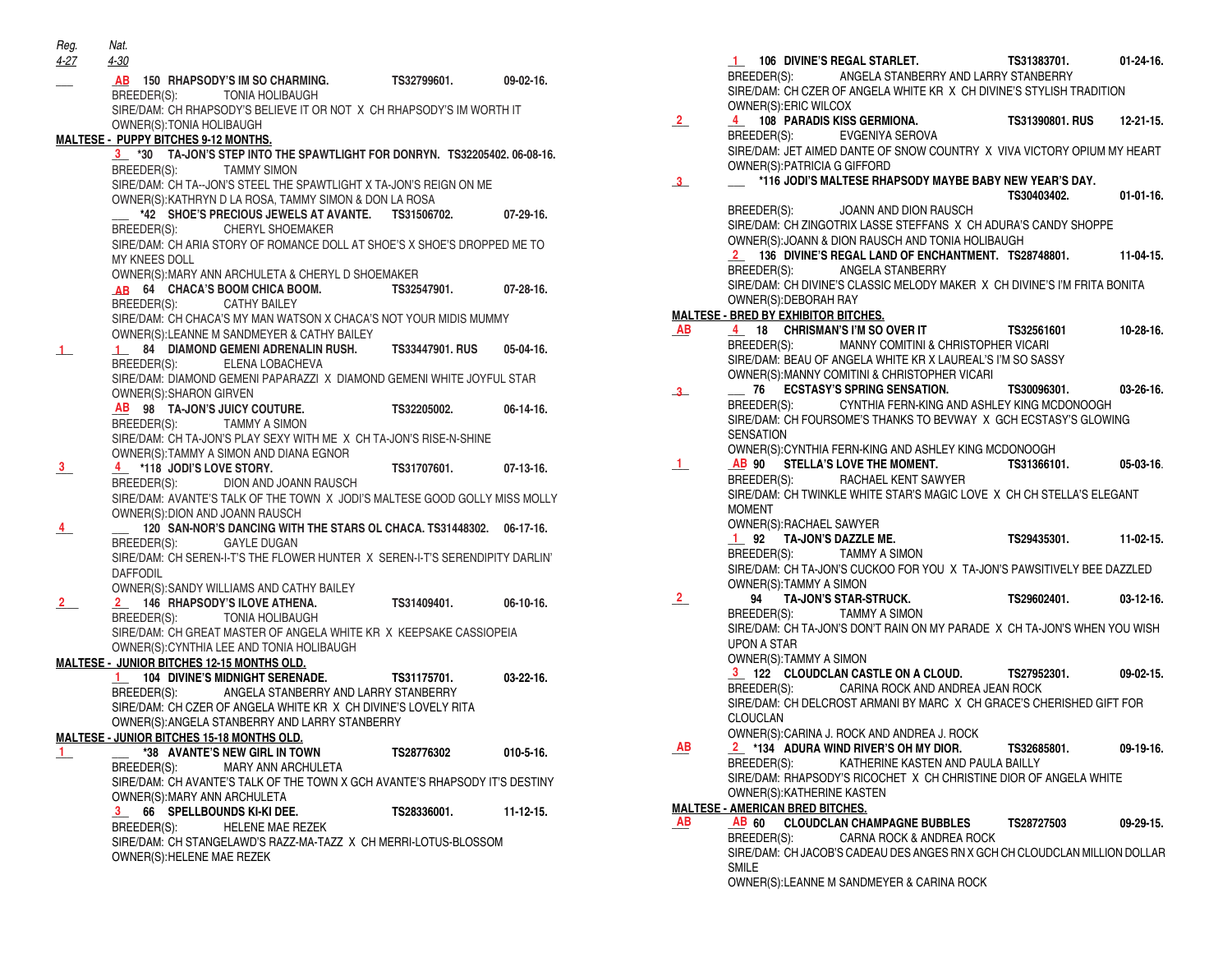**MALTESE - OPEN BITCHES. \_\_\_ \_\_\_ \*32 DIVINES PRECIOUS GEM AT TIFFANEES TS27364102 05-31-15.** BREEDER(S): ANGELA AND LARRY STANBERRY SIRE/DAM: CH LAUREAL'S DIVINE DESIGN X CH DIVINE'S GIVE A LITTLE LOVE OWNER(S):LORETTA & THOMAS GITTO **\_\_\_ 74 ECSTASYS WEDDED BLISS. TS28233301. 09-12-15. 4** BREEDER(S): CYNTHIA FERN-KING AND ASHLEY KING MCDONOOGH SIRE/DAM: GCH CLOUDCLAN THE HUNTSMAN IN ECSTASY X GCH ECSTASY'S OWNER(S):CYNTHIA FERN-KING AND ASHLEY KING MCDONOOGH **\_\_\_ \_\_\_ 82 FOUR HALLS POETRY IN MOTION. TS29455901. CAN 08-21-16.** BREEDER(S): VICKI FIERHELLER SIRE/DAM: CH MALTAMANOR'S LORD OF THE MANOR X CH FOUR HALLS COOKIES N CREAM OWNER(S):VICKI FIERHELLER **\_\_\_ 96 TA-JON'S STAR-STRUCK. TS29602401. 03-12-16.** BREEDER(S): TAMMY A SIMON SIRE/DAM: CH TA-JON'S DON'T RAIN ON MY PARADE X CH TA-JON'S WHEN YOU WISH UPON A STAR OWNER(S):TAMMY A SIMON **\_\_\_ 100 DIVINE'S EVERYBODY ENVY ME. TS28748201. 08-15-15. AB** BREEDER(S): ANGELA STANBERRY SIRE/DAM: GCHG CH DIVINE'S WORK OF ART X GCH CH DIVINE'S MY EYES ADORE YOU OWNER(S):ANGELA STANBERRY **\_\_\_ 110 CLOUDCLAN DESTINEE'S SURFER GIRL. TS27952302. 09-28-15.** BREEDER(S): CARINA J. ROCK & ANDREA J. ROCK SIRE/DAM: CH DELCOST ARMANI BY MARC X CH GRACE'S CHERISHED GIFT FOR CLOUDCLAN OWNER(S):JEAN GATES AND PAUL GATES AND JEAN ROCK **\_\_\_ \_\_\_ 114 DIVINE-STELLA'S HOW DO YOU LIKE ME NOW. TS28748202. 08-03-15.** BREEDER(S): ANGELA STANBERRY SIRE/DAM: GCH DIVINE'S WORK OF ART GCH DIVINE'S MY EYES ADORE YOU OWNER(S):RACHEL SAWYER **\_\_\_ \_\_\_ 144 BELIEVE IN DREAMS VALENTINA'S MAGIC. 2 3 SLRML00080.SOLVENIA 09-01-15.** BREEDER(S): VALENTINA ZAGAR SIRE/DAM: SUNN DE LION IIOR DE SAT X WINTER'S TALE VALENTINA'S MAGIC OWNER(S):CARLOS ANGULO AND ALFRED ROSEMBLAT **AGENT: TONIA HOLIBAUGH** WINNERS BITCH: <u>114 92 92</u> **RESERVE** WINNERS BITCH:  $\frac{90}{20}$  **106** 2006 *Reg. Nat. 4-27 4-30* **3 4 1 1 2** *Reg. Nat. 4-27 4-30*

#### **BEST OF BREED THURSDAY, APRIL 27 SUNDAY, APRIL 30 JUDGE: MISS EVALYN GREGORY JUDGE: MS. ANN A. KENNEDY** *Reg. Nat. 4-27 4-30* **BEST OF BREED DOGS: \_\_\_ \_\_\_ 17 GCHS DIVINE'S LET EM TALK ABOUT ME . TS18884101. 05-19-13.** BREEDER(S): LARRY & ANGELA STANBERY SIRE/DAM: CH TWINDKLE WHITE STAR'S MAGIC LOVE X CH DIVINE'S FLIPPANT REMARC OWNER(S):ANGELA STANBERRY & STACY NEWTON **\_\_\_ \_\_\_ \*25 CH FOXSTONE'S BEWITCHING CHANCE. TS26266201. 03-09-15. AB AB** BREEDER(S): SHARON A PEARSON SIRE/DAM: CH RHAPSODY'S DOUBLE YOUR LUCK X GCH FOXSTONE'S BEWITCHING **COWGIRL** OWNER(S):SHARON A PEARSON **\_\_\_ \_\_\_ \*29 GCH BELLA DOLCE N HOLLYWOOD'S ACADAMY AWARD. TS25975501. 04-27-15**. DALE MARTENSON SIRE/DAM: GCH MAGNIFICO'S TOP GUN X CHERUB'S CHEESECAKE OWNER(S):KATHRYN HENZERLING & VICTORIA HARRIS **\_\_\_ \*31 BELLA DOLCE N HOLLYWOOD'S 20TH CENTURY FOX. TS25975502. 04-27-15.** BREEDER(S): DALE MARTENSON SIRE/DAM: GCH MAGNIFICO'S TOP GUN X CHERUB'S CHEESECAKE OWNER(S):KATHRYN HENZERLING & VICTORIA HARRIS **\_\_\_ \_\_\_\_ 41 CH BONI EMM OF WHITE DRAMA. TS28200301.SKOR 02-04-12.** BREEDER(S): DAEHWAN KIM SIRE/DAM: TOMA OF WHITE SANTA KR X RUBY OF WHITE DRAMA KR FCI OWNER(S):DAEHWAN KIM **\_\_\_ \_\_\_ 45 GCHB RHAPSODY'S POKER FACE. TS14486201. 12-19-12.** BREEDER(S): TONIA HOLIBAUGH SIRE/DAM: CH RHAPSODY'S BAYBREEZE SMART ALEC X HEARTS FORTUNE COOKIE OWNER(S):KAREN MORRIS **\_\_\_ \_\_\_ 55 CH EUPHORIA'S PRINCE CHARMING. TS24499701. 09-04-14.** BREEDER(S): JESSICA ANDERSON SIRE/DAM: CH EUPHORIA'S LESSON LEARNED X RHAPSODY'S DAMSEL IN DISTRESS AT EUPHORIA OWNER(S):BILLY MILNE AND JESSICA ANDERSON **\_\_\_ \_\_\_ 63 GR CH CH TA-JON'S CUCKOO 4 YOUR LUV. TS19946801. 08-06-13.** BREEDER(S): TAMMY SIMON SIRE/DAM: CH TA-JON'S CUCKOO FOR COCOA PUFFS X CH TA-JON'S SILLY LOVE SONG OWNER(S):TAMMY A SIMON **\_\_\_ 77 GCH SCYLLA'S PINBALL REBEL WITH A CAUSE. TS25838401. 12-17-14. AB**BREEDER(S): TARA MARTIN ROWELL AND PAT BULLARD SIRE/DAM: CH BHE-JEI'S PINBALL WIZARD X CH ENDLESS AFFAIR WHITE STAR OF **ETERNITY** OWNER(S):TARA MARTIN ROWELL AND PAT BULLARD **AGENT: JD ROWELL \_\_\_ \_\_\_ 85 GCHB B-BOY OF ANGELA WHITE KR TS30549401. 07-09-12.** BREEDER(S): SO-HYANG KIM SIRE/DAM: BELLVO OF ANGELA WHITE KR X CEJEL OF ANGELA WHITE **BREEDER(S): AB**

OWNER(S):LAURENCE DIDER